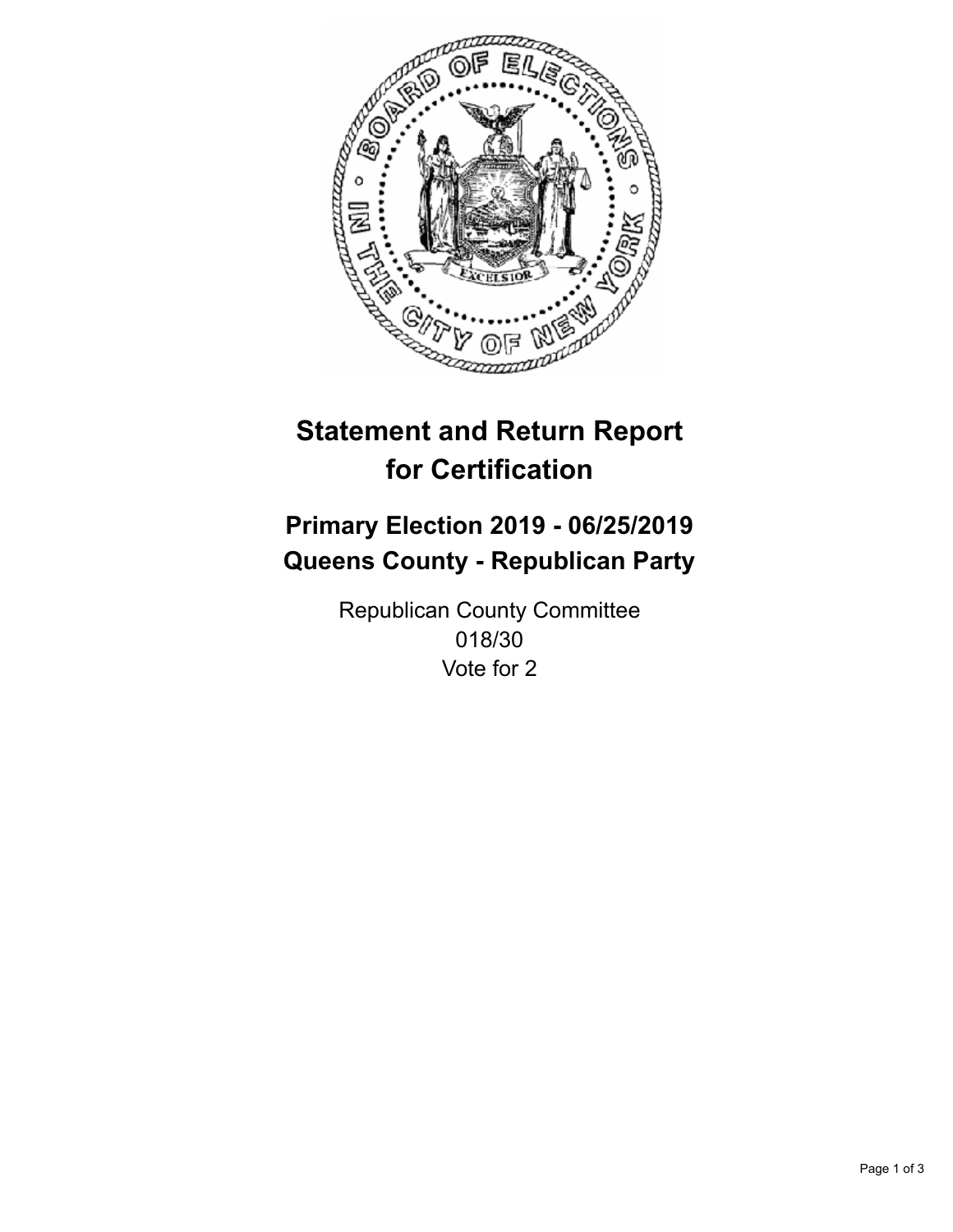

## **Assembly District 30**

| <b>PUBLIC COUNTER</b>                                    | 13       |
|----------------------------------------------------------|----------|
| <b>MANUALLY COUNTED EMERGENCY</b>                        | 0        |
| ABSENTEE / MILITARY                                      | 0        |
| AFFIDAVIT                                                | $\Omega$ |
| <b>Total Ballots</b>                                     | 13       |
| Less - Inapplicable Federal/Special Presidential Ballots | 0        |
| <b>Total Applicable Ballots</b>                          | 13       |
| <b>MARGARET COLON</b>                                    | 0        |
| <b>CARL GIUFFRE</b>                                      | 2        |
| DOROTHY LICARI                                           | 11       |
| <b>JOSEPH LICARI</b>                                     | 10       |
| <b>Total Votes</b>                                       | 23       |
| Unrecorded                                               | 3        |